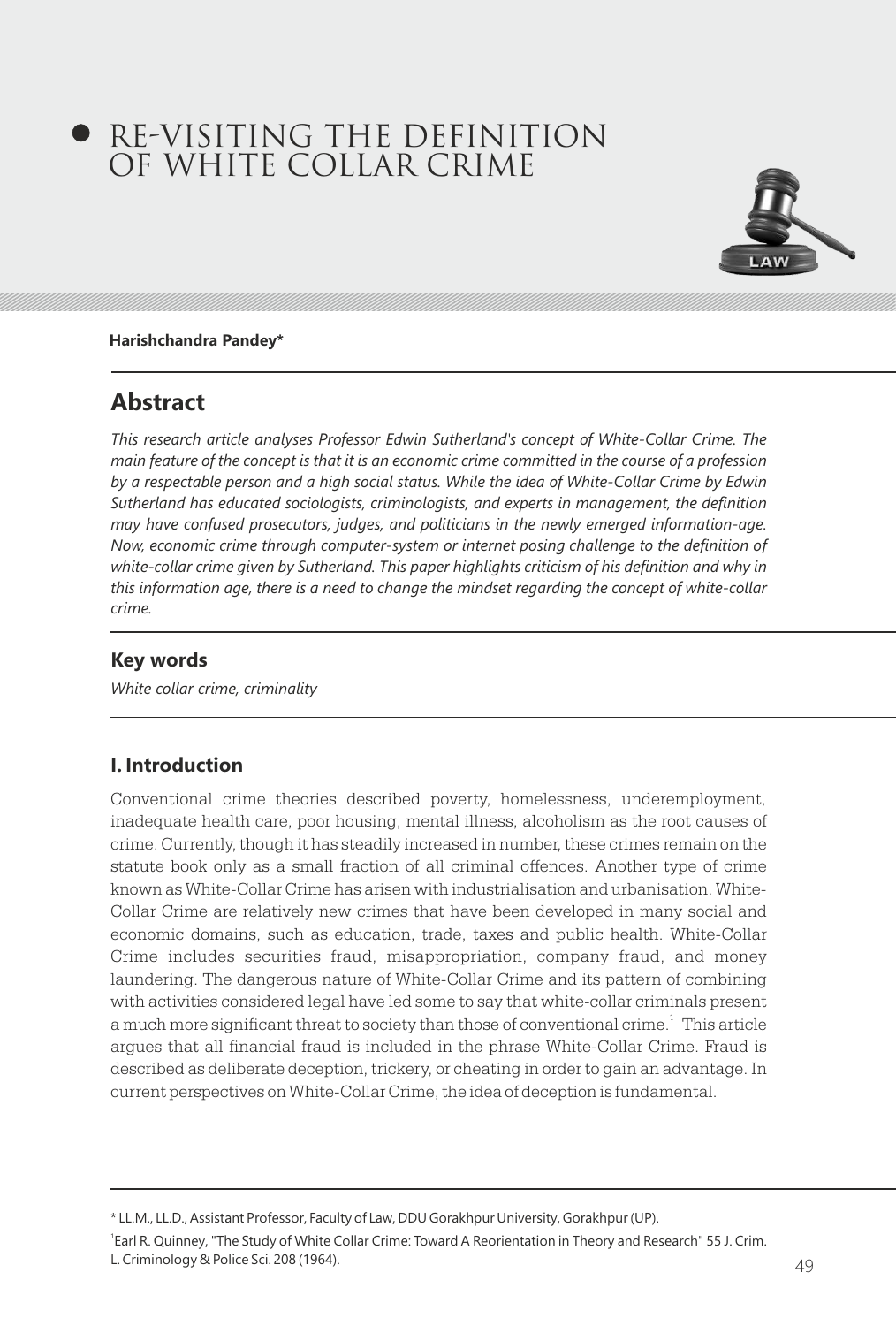#### **II. White-Collar Criminality**

Since World War II, a most significant and recent development in criminology has been the emergence of the concept White-Collar Crime. The term White-Collar Crime was first coined by Edwin Sutherland in the year  $1940<sup>2</sup>$  Sutherland used this term to impress upon the need to expand the boundaries of the study of crime to include the criminal acts of respectable individuals committed in the course of their occupations. He labelled these crimes for the apparent lack of a better name, "White-Collar Crime," and thus was born a term soon to become an established part of the vernacular of criminology. Sutherland defined White-Collar Crime as *"a crime committed by a person of*  3 *respectability and high social status in the course of his occupation"*. His study of White-Collar Crime was prompted by the view that criminology had incorrectly focused on social and economic determinants of crime, such as family background and level of wealth. Sutherland excluded many crimes of the upper class, such as murder, adultery, and intoxication, because these are not customarily part of the occupation procedures. Likewise, he excluded con games operated by "wealthy members of the underworld, since they are not persons of respectability and high social status".<sup>4</sup> Later on in his book Sutherland modified his earlier definition in the following way: "White-Collar Crime may be defined approximately as a crime committed by a person of respectability and high social status in the course of his occupation."<sup>5</sup> At last, Sutherland offered the most straight forward definition in the following way: "the white-collar criminal is defined as a person with high socio-economic status who violates the laws designed to regulate his occupational activities." <sup>6</sup>

"White-collar" in his study includes, "respected," "socially accepted and approved," "looked up to." His research aimed to accomplish two goals: (1) "to present evidence that members of the upper socio-economic class commit many crimes and that these crimes should be included in the general theories of criminal behaviour;" and (2) to present a theory that explains all criminal behaviour, namely that of "differential interaction." ${}^{7}$  For various reasons, Sutherland's definition of white-collar crime was very influential. First, there is Sutherland's contribution to criminology's ignorance of the kinds of crime being committed by the powerful and influential elite members of society. Second, is the degree of white-collar crime-related impact. Sutherland highlighted the disproportionate amount of harm caused by the wealth's crime as compared to the poor's much-researched and widespread emphasis on crime, and the similarly disproportionate degree of responses to social control.

<sup>6</sup>Gilbert Geis, "White-collar Crime What is it?" 3 Current Issues in Criminal Justice 13 (1991).

<sup>2</sup> Lars Gunnesdal and Petter Gottschalk, White-Collar Crime Research. In: White-Collar Crime in the Shadow Economy 12 (Palgrave Pivot, Cham, 2018).

<sup>3</sup> Edwin H. Sutherland "White-Collar Criminality" 5(1) American Sociological Review 1(1940).

<sup>4</sup> James Helmkamp, Richard Ball, et. al., (eds.), Definitional Dilemma: Can and Should There be a Universal Definition of White Collar Crime? 89 (National White Collar Crime Centre, Morgantown, West Virginia, 1996).

<sup>5</sup> Ellen S. Podgor, "Corporate and White Collar Crime: Simplifying the Ambiguous" 31 American Criminal Law Review 391(1993).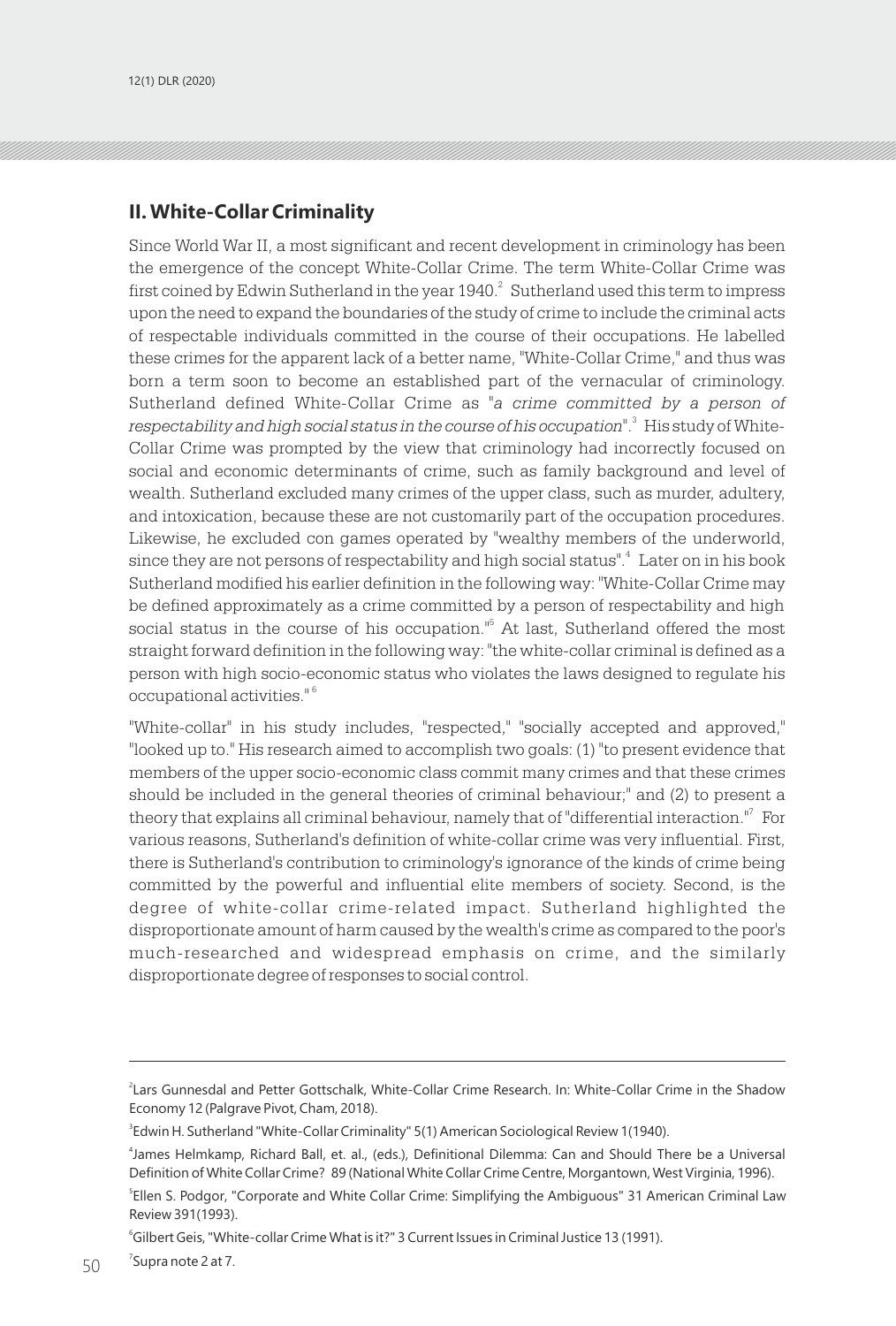

### **II. White-Collar Criminality III. Characteristic Features of White Collar Crimes**

Over 79 years since it was first coined in 1939, the complexities of even describing the word White-Collar Crime have eluded the scholarly and law enforcement communities, and the debate continues to this day. Prior to Sutherland, scholars like W.A. Bonger (1916) EA Ross (1907) Sinclair (1906) and Steffens (1903), emphasised the misdeeds by businessmen and elites. Sutherland's work was focused at separating and defining the differences in blue-collar street crimes such as murder, burglary, theft, assault, rape, vandalism, so on and so forth which are often blamed on psychological, associational, and structural factors. Instead, he evaluated that white-collar criminals are opportunists, who overtime look for the opportunity to take advantage of their circumstances to accumulate financial gain. They are educated, intelligent, affluent, confident individuals, who were qualified enough to get a job which allows them the unmonitored access to often large sums of money. Many also use their intelligence to convince their victims into believing and trusting in their credentials. Thus, in simple words, White-Collar Crime is an unlawful act or series of unlawful acts or legal acts to achieve an unlawful goal committed by any person through non-physical and/or nonviolent means and guile, to wrongfully gain money or property or to avoid payment of legal duties to retain money.

#### **IV. Criticism**

Sutherland's study of white-collar crime was prompted by the view that criminology had incorrectly focused on social and economic determinants of crime, such as family background and level of wealth. Sutherland was of a view that crime is committed at every level of society and by persons of widely divergent socio-economic backgrounds. In particular, according to Sutherland, crime is often committed by persons operating through large and powerful organisations.<sup>8</sup> White-Collar Crimes, as Sutherland concluded, have a greatly underestimated impact upon our society. However, his <sup>9</sup> definition of White-Collar Crime was vehemently criticised, and some writers even questioned whether a White-Collar Crime is a crime in the real sense of the term. His definition includes within its boundaries such behaviours only which are indulged in during one's occupational activities, and it fails to recognise that there are many such behaviour which, no doubt, can be placed within the category of White-Collar Crime. However, they bear no relation to the offender's occupations. There are many criticisms and strong objections to Sutherland's stipulation that White-Collar Crime must occur in the course of an offender's occupation. They argue that such a definition excludes crimes such as filing false income tax returns, making false claims for social security benefits, buying on credit with no intention or capability of paying and variety of other offences that he felt should be included under the White-Collar Crime. These and similar criminal behaviours are now studied under White-Collar Crimes, although these are not committed during occupational activities.

Another essential element of Sutherland's definitions is that white-collar criminal must be a person of respectability, and at the same time, he must be enjoying high social

Supra note 2.  $51$ Supra note 2 at 7. 9<br>Supra note 2 at 7. 9<br>Supra note 2 at 7. 9 <sup>9</sup>Supra note 2. 8 Abdul Latif Wani, "White Collar Crime-Its concept" 6 Kashmir University Law Review (1999).